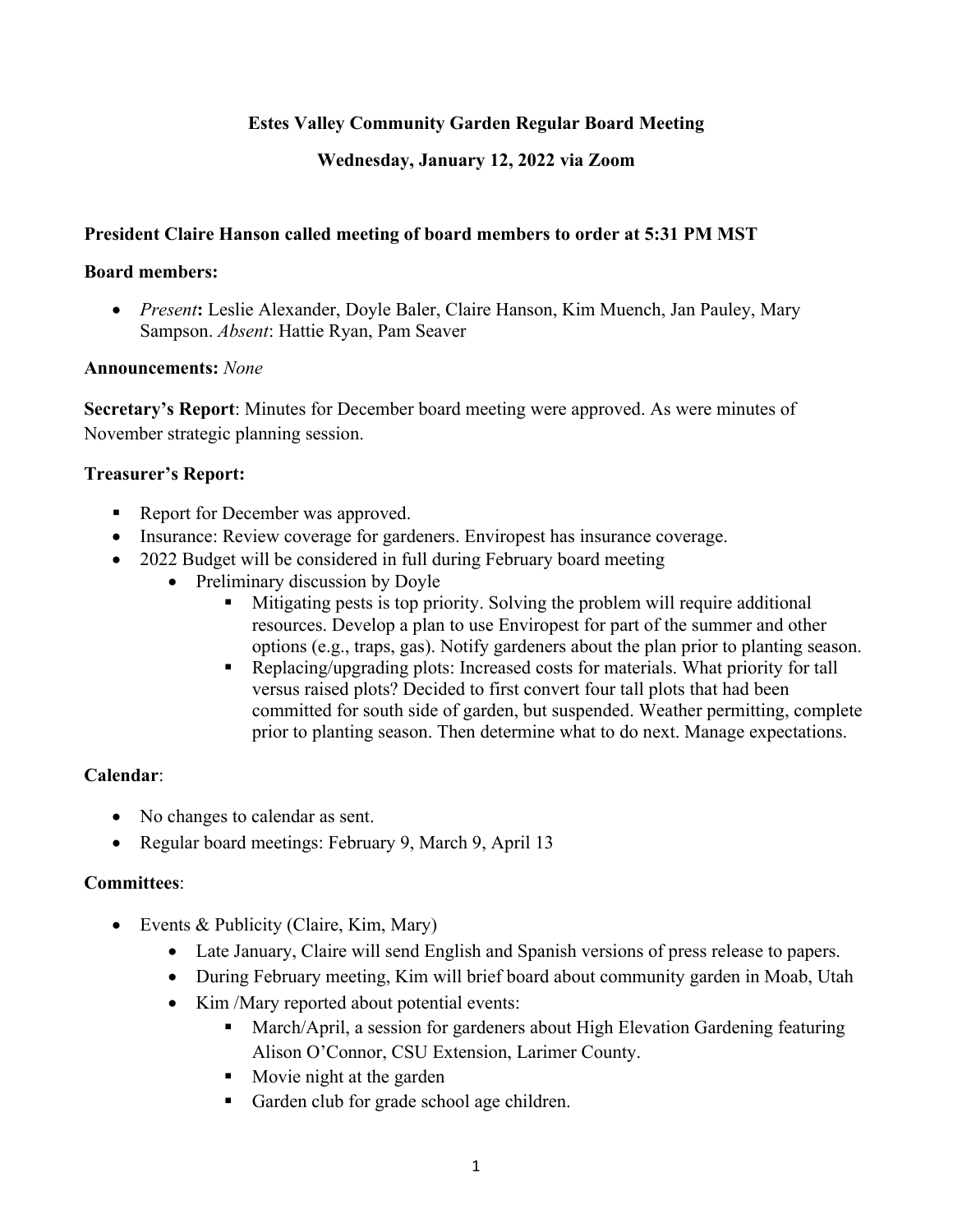- Q/A events with gardening experts
- Potluck, BBQ for gardeners.
- § Brunch on clean-up day
- Garden Administration (Leslie)
	- Provided information about the income guidelines used by Crossroads Ministry.
	- Potential gardeners are inquiring about plots—tall plots!
	- Discussion about assignment of tall plots being converted during spring 2022, no action.
- Garden operations (Doyle) items presented during Treasurer's report.

# **Old Business**

- Hail cloth for 2022 season: Goal is to have gardeners cover the cost for hail cloth, but not necessarily during same fiscal year. Cloth is available to purchase from vender. Shipping costs are less for amounts greater than 100 linear feet. Arrange to use room at EV Library for cutting cloth into appropriate sizes (approximately 10' by 10').
- By-laws revisions tabled until regular meeting of the board in February.
- Sponsorship program
	- There were seven individual and six organizational sponsored plots in 2020.
	- Leslie/Claire working on application for sponsorship form for 2022 that will be in English and Spanish.
	- Income guidelines being updated. Guidelines will part of the application form.
	- Plan is to seek funds for sponsorship plots from organizations and individuals that previously provided funds for sponsored plots.
- Board members reminded to submit conflict of interest forms for 2022.
- Rodent mitigation

# **New Business**

- Applicable categories for EVCG in the EPNRC search engine were discussed.
- Taskforce to develop presentation for orientation meeting for gardeners, no action.
- Best practices for gardening, events, meetings, etc. during pandemic, no action.
- Diversity Working Group (Claire, Hattie, Kim) will meet with staff of EVICS, and will translate some documents (e.g., press release) from English to Spanish.

**Meeting adjourned at 6:49 PM MST.** Next meeting of the EVCG board is scheduled for 5:30 PM MST on March 9, 2022.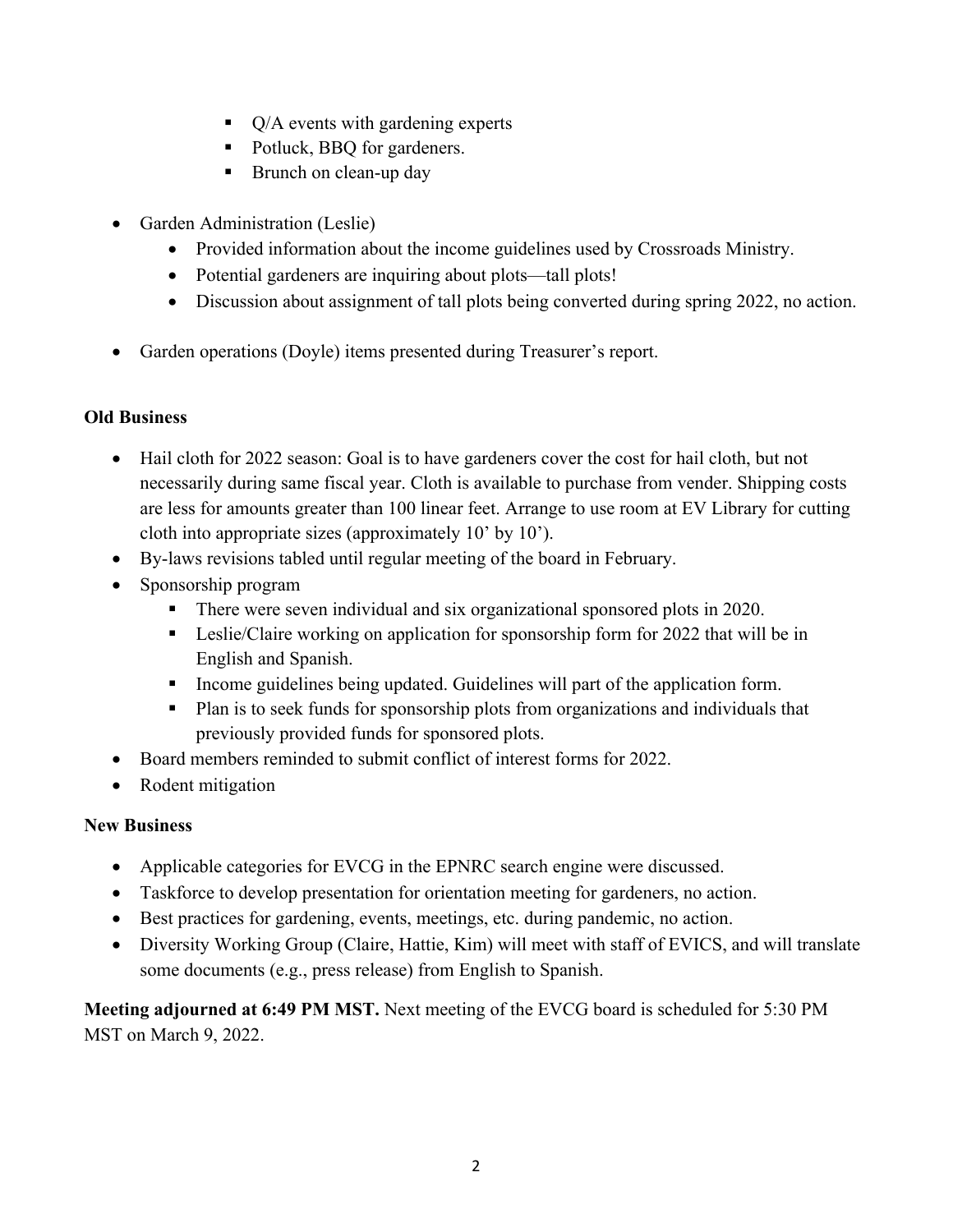# **Wednesday, February 9, 2022 via Zoom**

# **President Claire Hanson called meeting of board members to order at 5:28 PM MST**

### **Board members:**

• *Present***:** Leslie Alexander, Doyle Baler, Claire Hanson, Kim Muench, Jan Pauley, Hattie Ryan Mary Sampson, Mark Weston *Absent*: Pam Seaver.

## **Announcements:** *None*

**Secretary's Report**: Minutes of January board meeting were approved.

## **Treasurer's Report:**

- Treasurer's report for January was approved.
- Discussion about proposed 2022 budget
	- Proposed budget projects revenue of \$4535 and expenses of \$8000.
	- Actions:
		- Included \$500 in budget for 10 sponsored plots, fundraising to recoup cost.
		- § Topic for March meeting: Should any organization receive more than two sponsored plots?
		- A motion made by Mary, and seconded by Jan, was unanimously approved to not include funds in budget for building tall plots.
		- Mary proposed, and board members agreed that Trolley Tour be removed from the proposed budget and funds for treats at events be reduced to \$100.
		- Agreed to solve pest problem, determine number of returning gardeners before having discission about tapping into the reserve fund. Agreed to add discussion about tapping into reserve funds to agenda for each board meeting.
		- Agreed to approve proposed budget for 2022 during March meeting.

# **Calendar**:

- Discussion about combining Gardener Orientation Meeting and Meeting about Pest Control resulted in agreement to have two meetings, with Orientation meeting held week of April 18.
- Mailing Annual Report to gardeners and others in February.
- Regular board meetings: March 9, April 13, May 11, June 8

- Diversity Committee (Kim):
	- Via email, will send a) presentation about chronology of events leading to creation of committee and b) info about community garden in Moab.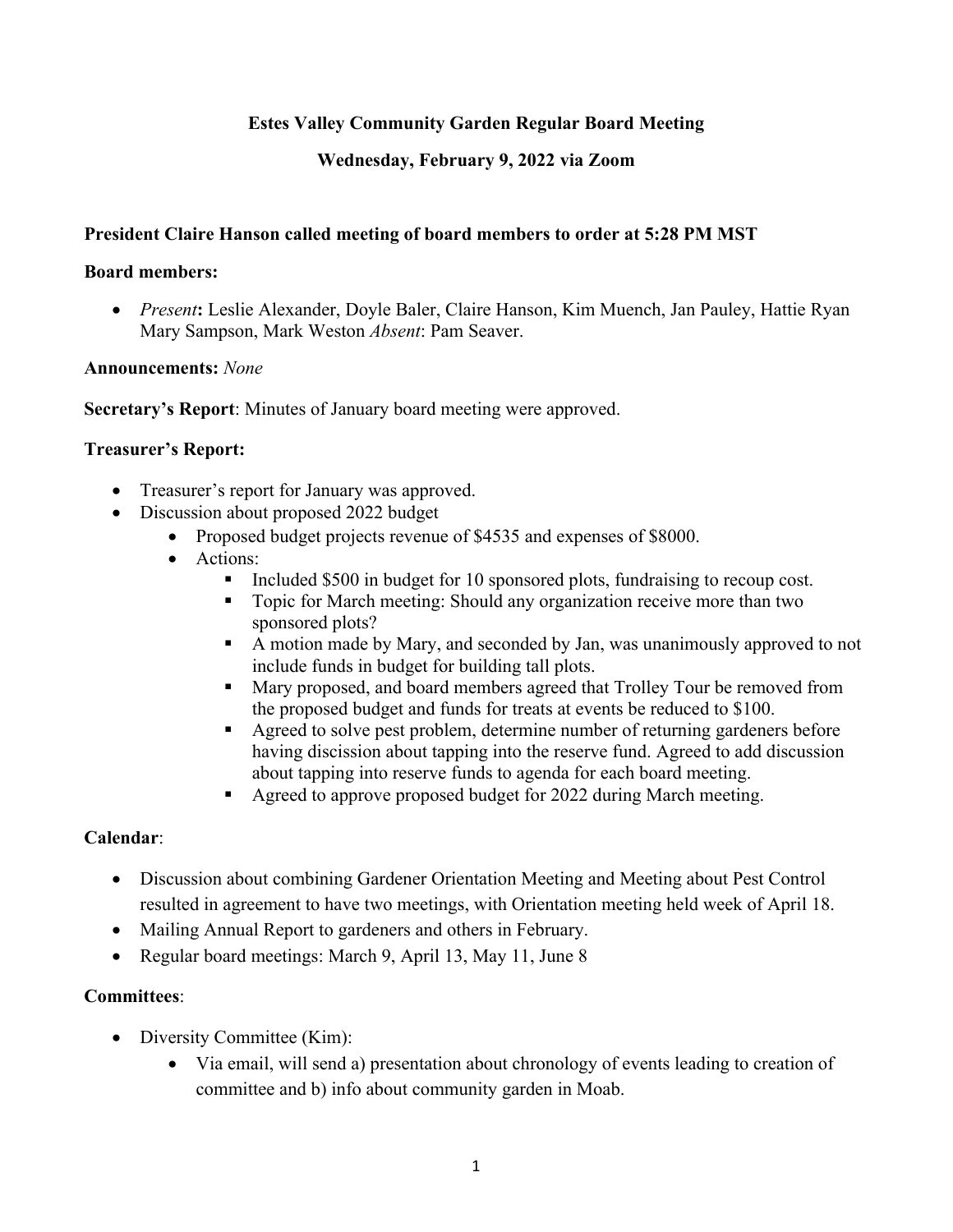- Will send ideas (e.g., Raptors) about pest control to Doyle.
- Events & Publicity:
	- Events Update (Mary):
		- April 26 session for gardeners about High Elevation Gardening featuring Alison O'Connor, CSU Extension, Larimer County.
		- Planning an event in May where beginning gardeners will engage with experienced gardeners about effective practices.
		- § Kim contacting Erin Wharton, EPES Garden Club sponsor about collaborating on programming
	- Publicity (Claire):
		- Article with Spanish translation was in the Estes Park News and in the Trail Gazette. EVICS is posting article in newsletter in both languages.
		- Arranged for a column about using edible food scraps in recipes to appear in Estes Park News in late February.
- Garden Administration (Leslie):
	- Eighteen applicants (2020 there were 20) are on the wait list. To date, 17 returning gardeners have paid, 15 returning gardeners who requested contracts have not.
- Garden operations (Doyle):
	- Requested further discussion at March meeting regarding a) cutting back on amount of compost purchased, and b) pest control budget—strategy versus budget.
		- Send ideas about controlling pests to Doyle. He will piece them together and make a plan.

# **Old Business:**

- By-laws remain work-in-progress, action tabled until March meeting of the Board.
- Sponsorship Program discussed earlier. Action tabled until March meeting.

# **New Business:**

- Seeking funds via AARP Community Development Grant for 2023.
	- Per Doyle, they like to fund capital investments rather than operating costs.
	- Possible idea push out southern fence to create an area for a) community plots (e.g., school and other organizations), b) cooperative plots (i.e., multiple gardeners), and c) plots for specific types of complementary plants. Focus of effort would be community engagement and inclusion.
	- Doyle with explore competitiveness of the concept and report back to board.
- Orientation Meeting for gardeners, we need establish a working group—update PowerPoint presentation, who will talk, and so on.

**Meeting adjourned at 6:36 PM MST.** Next meeting of the EVCG board is scheduled for 5:30 PM MST on March 9, 2022.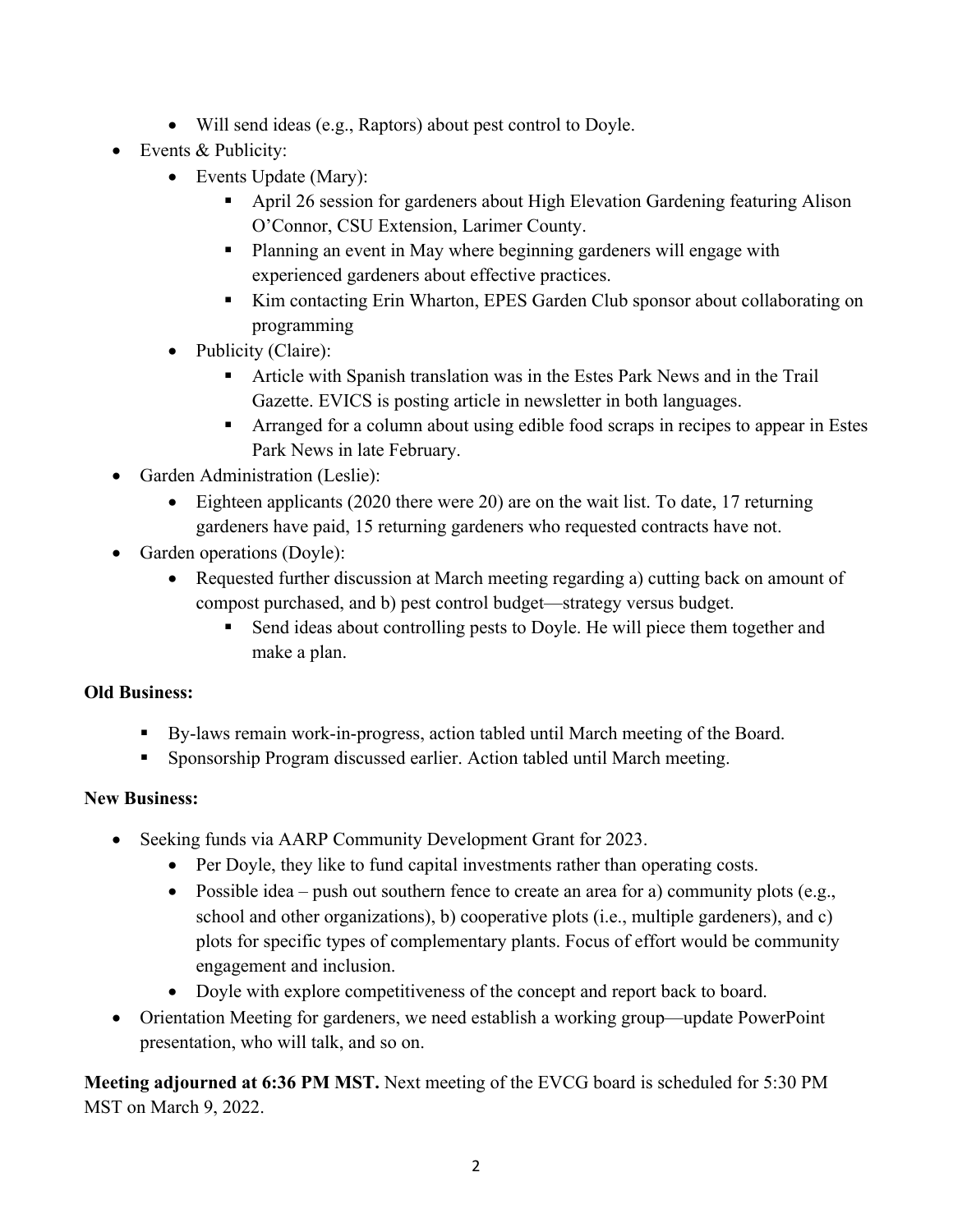# **Wednesday, March 9, 2022 via Zoom**

## **President Claire Hanson called meeting of board members to order at 5:34 PM MST**

#### **Board members:**

• *Present***:** Leslie Alexander, Doyle Baker, Claire Hanson, Kim Muench, Jan Pauley, Mark Weston *Absent*: Hattie Ryan, Mary Sampson, and Pam Seaver

#### **Announcements:**

• Jan's last year as board member.

**Secretary's Report**: Minutes of February 9, 2022 board meeting were approved.

### **Treasurer's Report:**

- Treasurer's report for February was approved.
- Discussion about proposed 2022 budget
	- Planned budget for FY 2022 is \$4,535, actuals received to date is \$1800; \$5,774 is amount of planned garden operating expense.
	- Agreement to defer further discussion and action on new budget format until next meeting when Mary is present.
- FY 2021 was the first year the average cost per plot exceeded the \$50 per plot fee..
- Agreement to hold special meeting, in April or a later date to be determined, to discuss budgetary principles and practices of EVCG going forward. Prior to meet, board members will consult with experts in financial practices of non-profits and community gardens.

### **Calendar**:

- Reminder sent to gardeners that fees are due on March 28, 2022.
- Plan for recruitment of members to replace board vacancies.

- Diversity Committee (Kim):
	- Per February 3 email, events are being planned at garden for Estes Valley Library Story Time (August 17), EVICS Family Resource (TBD – has a plot), and Elementary School Garden Club (TBD – has three plots).
	- Brief discussion about rationale for putting logos of other organizations on EVCG website. Way of acknowledging collaboration.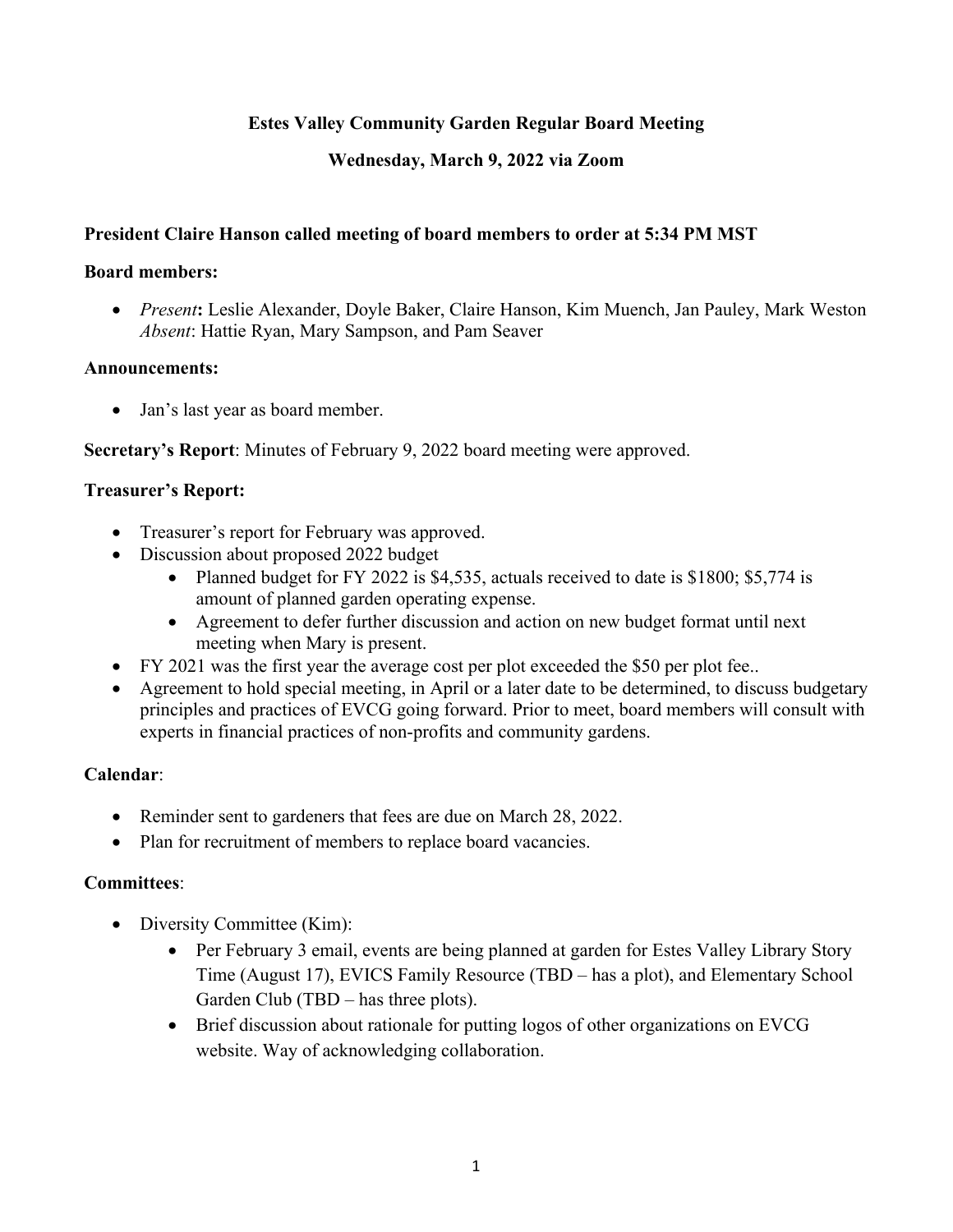- Student group that'll be at the YMCA for two weeks in July, is volunteering to provide service to garden—five hours per day, for four days. Perhaps use them for developing children's space or bolstering the fence. Board approval.
- Revitalizing the children's area, options are a) rebuild existing in-ground sandbox, b) above ground sandbox, c) nix sandbox, d) add communal bed, or e) use existing irrigated bed. Perhaps add bridge from sunflowers to pollinator bed and/or a shade covering. Will coordinate revitalization with operations..
- Board preference is garden space, rather than a sand box. Will require an irrigated plot.
- Kim and Leslie will convene a meeting for interested board members at garden to further develop proposal and functions.
- Events & Publicity:
	- Events Update (Claire for Mary):
		- April 26 session for gardeners, Gardening 101 at High Elevation featuring Alison O'Connor, CSU Extension, Larimer County.
	- Publicity (Claire):
		- Annual Report sent out on February 18.
		- Column about using food scraps was in Estes Park News on February 25.
		- Planning for column about garden news in Estes Park News on March 31.
- Garden Administration (Leslie):
	- To date, 32 returning gardeners have returned contracts and paid fees, 18 returning gardeners have returned contracts, but not paid fees. Two returning gardeners have requested tall plots if plots are available, as have six new gardeners.
	- Twenty-four new gardeners have submitted applications and are on the waiting list. Last year at this point there were 22 new requests.
	- Total returning and new gardeners equal 76 as of this date.
- Garden operations (Doyle):
	- Main focus is on rodent control. Exploring efficacy of different approaches—extension bulletins. Working on a draft document to use at meeting regarding rodents. See summary table of options, that Doyle provided to board members. Optimal approach may be a combination of collective action and per plot actions, with strategic focus on ground squirrels, pocket gophers and voles.
	- Budget adjustments for rodent control, tall boxes, compost/fertilizer, and water. This will necessitate a communication shift with gardeners to a focus on basic services, with no guarantees about water, rodents, soil content and so on. During orientation session begin the process of managing expectations.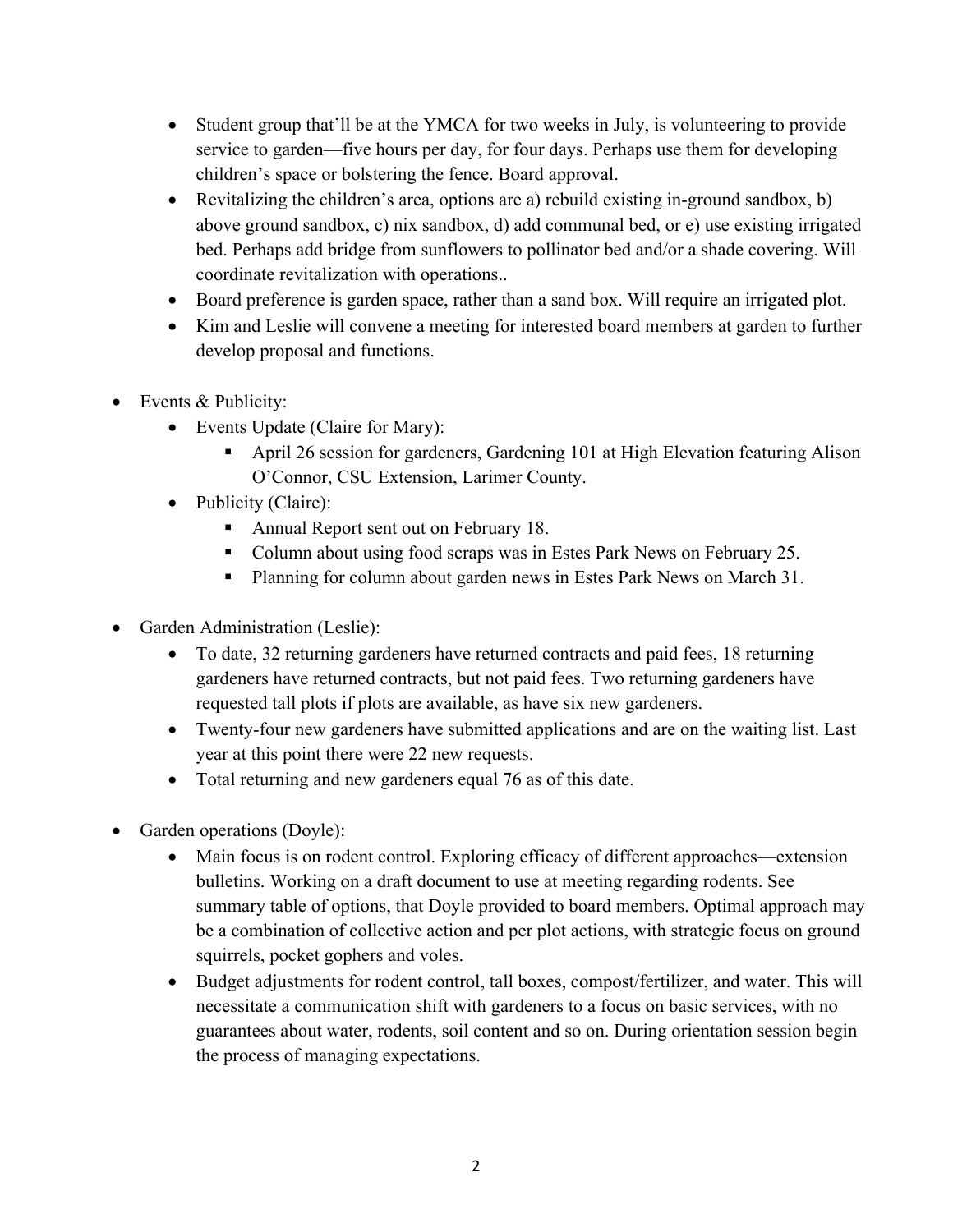- Many operational responsibilities beyond what Doyle and Hattie can handle. Need greater board involvement and a strategy for mobilizing gardener involvement. Next two months are critical for building up an ops team, with specific tasks.
- Orientation Working Group (Leslie)
	- April 21<sup>st</sup> and 24<sup>th</sup> identical orientation sessions, with Doyle's slides, done via Zoom, and will be recorded. Add, slide about Diversity Working Group.
	- Hold meeting about Rodent control with gardeners at a date to be determined after orientation meetings.

# **Old Business:**

- § Motion by Kim to approve by-laws as drafted, seconded by Jan, unanimously approved. To be sent for legal review. Includes revision of terms of board members, terms of officers, and committee structure.
- Results of annual Gardener Survey put on website. Link to be sent to gardeners.
- Sponsorship of plots tabled until April meeting.

# **New Business:**

- Agreement about helpfulness of having committee / work group info prior to meeting. Would help if when info is provided, that action items be flagged.
- What to call pests in the garden? Agreement about calling them rodents.

**Meeting adjourned at 7:11 PM MST.** Next meeting of the EVCG board is scheduled for 5:30 PM MDT on April 13, 2022.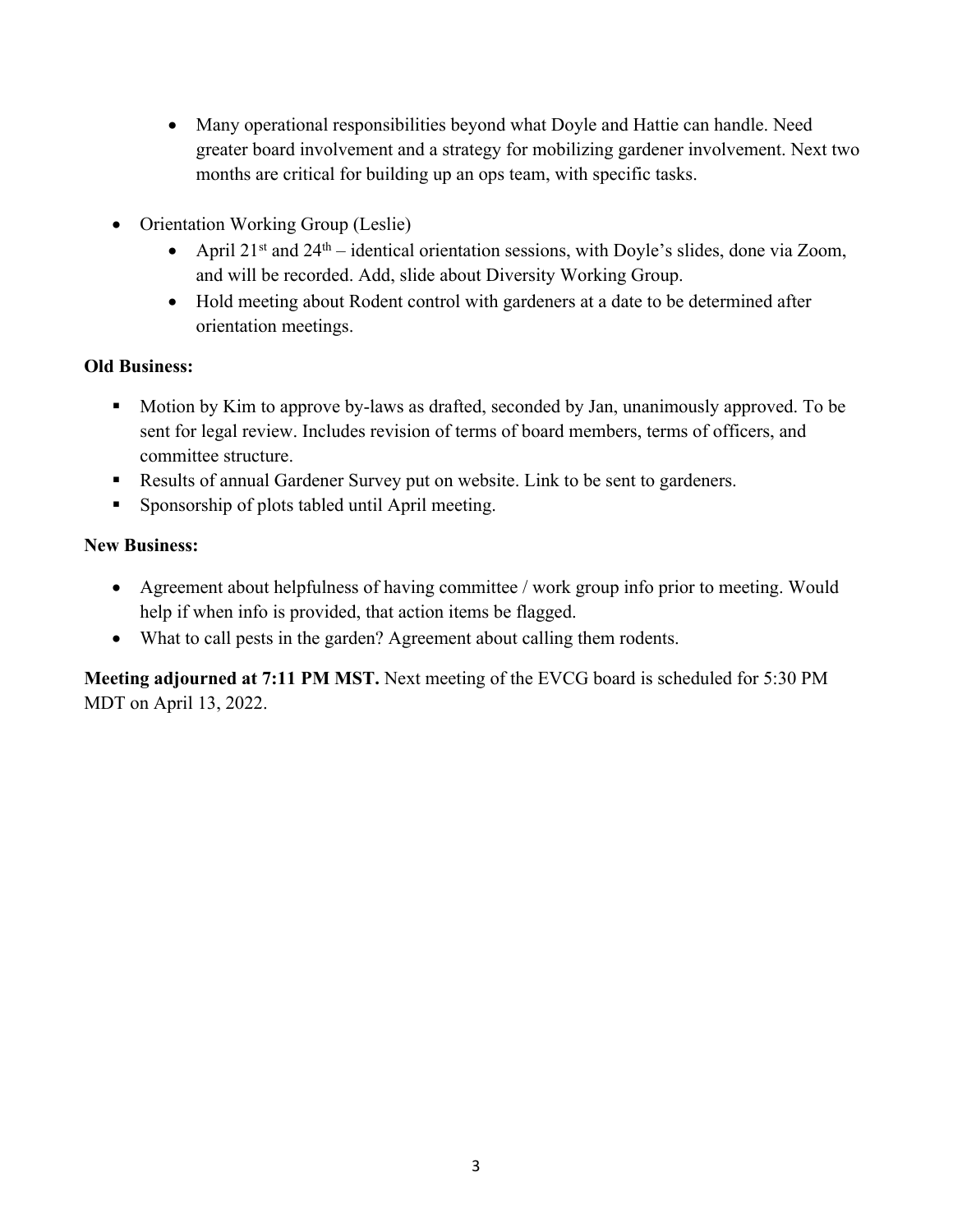#### **Estes Valley Community Garden Board Meeting Minutes Wednesday, April 13, 2022 via Zoom**

**The meeting was called to order** by President Claire Hanson, at 5:31 pm, via Zoom.

**Those in attendance** were Claire Hanson, Mary Sampson, Jan Pauley, Doyle Baker, Kim Muench, and Leslie Alexander. Not attending: Mark Weston, Hattie Ryan

#### **Secretary's Report:**

• The Minutes of the March Board Meeting were approved as e-mailed.

#### **Treasurer's Report** – Mary

- The March Treasurer's Report was reviewed and approved.
- \$3200 has come in. Payments include the Zoom subscription, Town of Estes Park (water), \$1,268 for Insurance.
- Total of \$1,488 spent YTD.
- The 2022 Budget Meeting still needs to be planned, as a separate special meeting.

#### **Old Business:**

Bylaws – Fritz Samson's review on March 22 had many good points. A second re0write of the Bylaws had also been proposed.

Updates to include later amendments, update language and make consistent with our current set up. It was agreed that, whatever we do, the updates ought to be reviewed by an attorney with Colorado Non-Profit experience. A Pro-Bono list of attorneys may be available through the Non-Profit Center.

A motion was made to use the original bylaws, and work to update them, rather than the rewritten version. Discussion of both, and the motion for updating the original bylaws passed. Claire will proceed with the decision, and also look into Pro-Bono Attorneys.

#### **Committee Reports:**

#### **Orientation Work Group:**

- Rehearsal next week for Orientation via Zoom
- Claire to lead, with Mary as backup in case of technical Zoom problems
- There were 8 replies for Thurs session, and 10 replies for Sunday
- $\bullet$  A reminder e-mail with zoom link will be sent on the 18<sup>th</sup>.

#### **Garden Administration:**

- We have 60 paid gardeners; 13 sponsored, 4 returning, but either haven't sent in a signed contract or payment. 22 are new gardeners and 4 on the waiting list. 90 plots total. Crossroads uses plots #53 & 54. Plot 56 to a new gardener. The School, and Boys & Girls' Clubs have 3 plots; a third Boy Scouts' plot to be donated to Crossroads.
- It would be great to get a table or chart to track all of these statistics.
- EVICS has paid for 2 plots. Crossroads were told that they have 2 plots in their name; a couple have offered to work their garden plots this year.
- The wait-list has 4 people, some applied as far back as September.
- No-Shows have until June to begin working their plots or contact us as to their plans.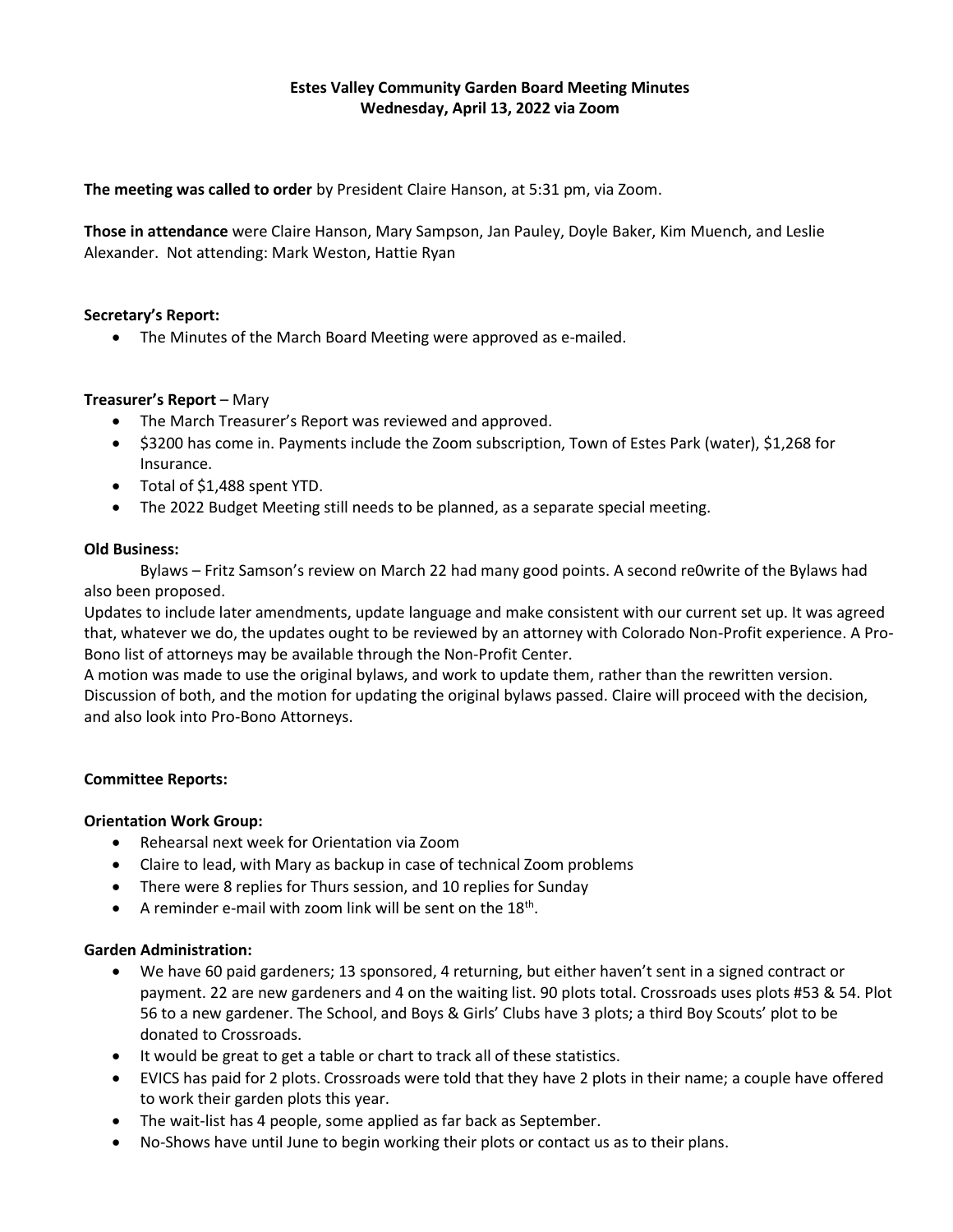#### **Garden Operations Committee** – Doyle

- Raptors' breeding boxes already started. We can install one or two perches as well. At 25 ft high, & made of steel, they should be under \$150 each. Kestrel box \$65. Mark Rashid at the Raptor Center is good source of information
- Edge & Path rebuild would be lots of work and funds. Use of better road base would be more attractive, and possible project for volunteer crews
- The outer edge, where the rodents come in, originally used "crusher fine" gravel. Possible to use asphalt base, with fine crushed gravel on top. Dig down 3" or more, then fill with recycled asphalt.
- One rabbit and lots of ground squirrels are already running about.
- EnviroPest will not do the same protection schedule as last year, only a full-year contract. They use rodenticide in-burrow. They are based in Loveland & Longmont, not Estes Park. Doyle will set up a meeting for consultation.
- Trapping or gassing rodents ourselves, and teaching gardeners to use individual plot solutions. Trapping could begin as early as next week, as this is when they begin to breed. We need to recruit volunteers. Surface traps not to be used this year.
- Perhaps a round-table meeting for discussing rodent prevention, including hail cloth and plot-level fencing. Should be held 5/22 or sooner.
- Irrigation: Hattie will lead on the irrigation system this year
- Leads for the Play Area rebuild, water & Irrigation, Rodent management, mowing & trimming, and green waste, will be needed

#### **Diversity:**

- Respond to Volunteer Group in July with list of Projects & time frame. Doyle & Kim to discuss further details.
- Path work, kids' corner rebuild, paint the shed, raptor perches, are all potential projects.

#### **Events & Publicity Committee** – Claire / Mary

- A Q&A with experienced gardeners
- Dates for Spring Cleanup set as May  $14<sup>th</sup>$ , and the 21st as backup.
- Allison's talk will be on Friday
- A tour of the EPHS Composting facility on 4/20 at 0800. It's in the CTE (vo-tec) building, past the tennis courts.
- A special Budget Meeting to include Mark & Hattie needs to be set up, hopefully in person.

#### **Volunteer Committee –**

• An email will be sent out to recruit volunteers

#### **Old Business:**

- Table sponsorship for now.
- Recruit new Board members.
- Children's play area Ideas and plans to be presented at the May meeting

#### **New Business:**

• Next meeting will be May 11th

#### **The meeting was adjourned at 7:02 pm.**

Respectfully submitted, Jan Pauley, Assistant Secretary Estes Valley Community Garden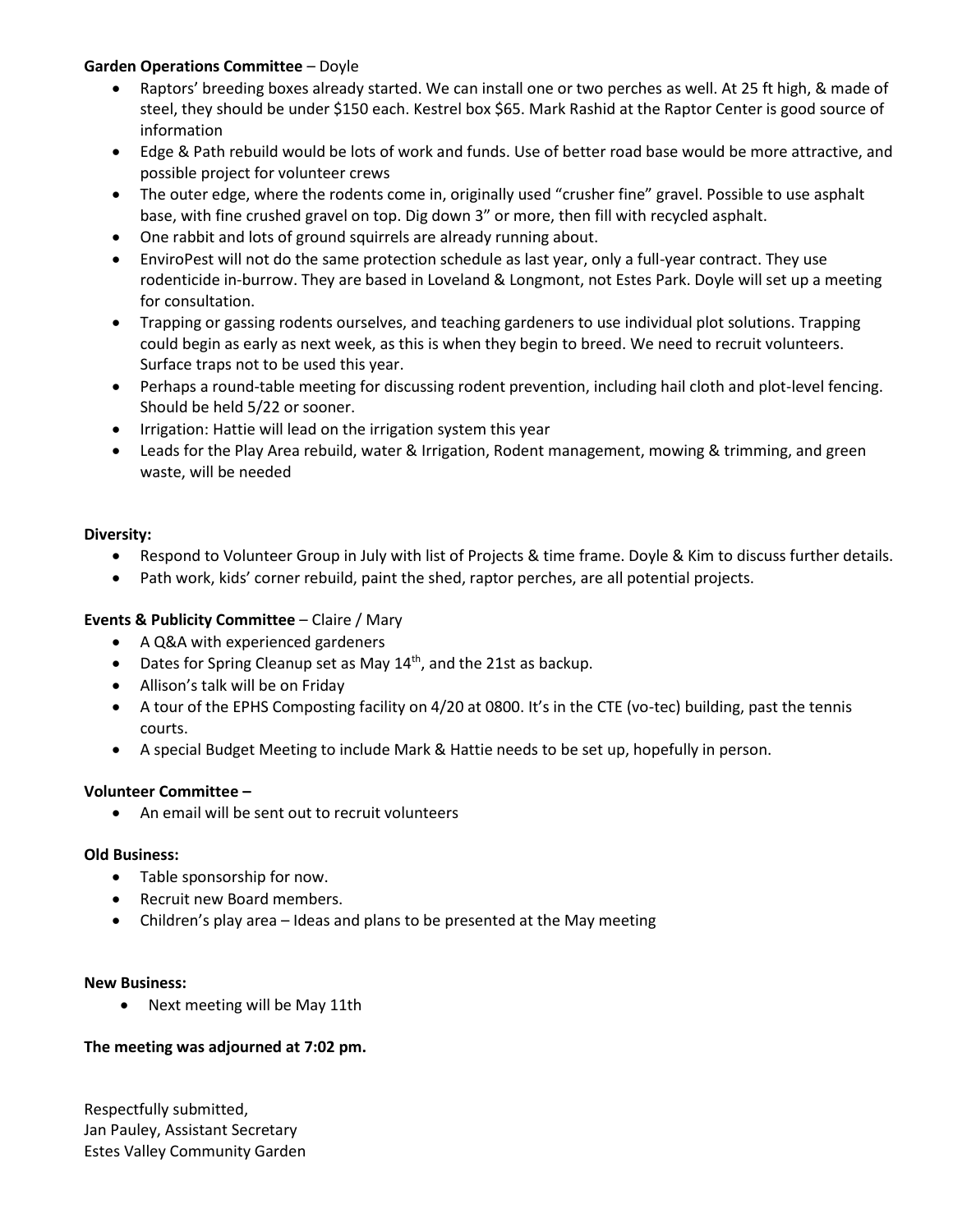# **Wednesday, May 11, 2022 via Zoom**

# **President Claire Hanson called meeting of board members to order at 5:33 PM MDT**

### **Board members:**

• *Present***:** Leslie Alexander, Doyle Baker, Claire Hanson, Kim Muench, Jan Pauley, Hattie Ryan, Mary Sampson, Mark Weston. *Absent*: Pam Seaver

## **Announcements:**

- Receipt of Mark's resignation effective July 2022.
- Grant awarded to Erin Wharton (EPS R3) includes funds for water. Kim and Claire to meet with Erin at garden on May 24.

**Secretary's Report**: Minutes of February 9, 2022 board meeting were approved.

# **Treasurer's Report:**

- Treasurer's report for April 2022 was approved.
- Discussion about 2022 budget
- Expenditures for rodent mitigation and soil amendment were approved by email exchange of members on June  $4 - 5$ , was necessitated by delay in approving the complete 2022 budget.

# **Calendar**:

- Start-Up Day May 14, 2022, 9 am
- Gardener meeting regarding Rodent Control and Garden Q & A May 22
- Special meeting of board regarding Budget May 31, 2022 at 5:30 PM

- Garden Administration (Leslie):
	- To date, 74 paid plots, of which 23 are new gardeners
	- Waiting for checks from three new gardeners
	- Thirteen sponsored plots. Currently have \$300 to cover cost of sponsored plots.
	- Three unallocated plots.
	- Motion about unallocated plots made by Doyle, seconded by Mary, passed unanimously. Lottery process to be used to make extra plots available to current gardeners for \$35 fee.
- Garden operations (Doyle):
	- Update to written report sent to board members via email on May 10, 2022: